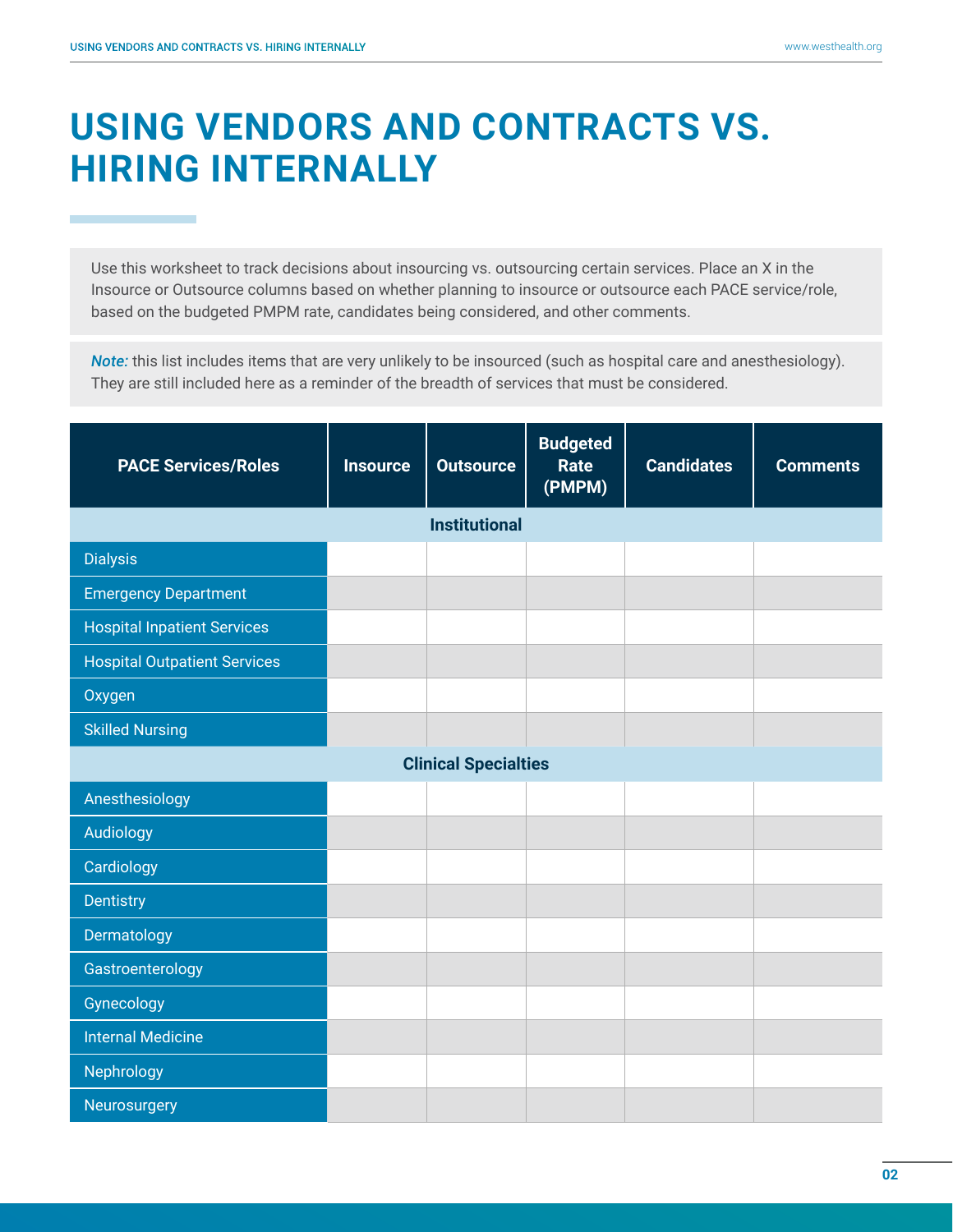| <b>PACE Services/Roles</b>             | <b>Insource</b> | <b>Outsource</b> | <b>Budgeted</b><br>Rate<br>(PMPM) | <b>Candidates</b> | <b>Comments</b> |  |
|----------------------------------------|-----------------|------------------|-----------------------------------|-------------------|-----------------|--|
| Oncology                               |                 |                  |                                   |                   |                 |  |
| Ophthalmology                          |                 |                  |                                   |                   |                 |  |
| <b>Oral Surgery</b>                    |                 |                  |                                   |                   |                 |  |
| <b>Orthopedic Surgery</b>              |                 |                  |                                   |                   |                 |  |
| Otorhinolaryngology                    |                 |                  |                                   |                   |                 |  |
| <b>Plastic Surgery</b>                 |                 |                  |                                   |                   |                 |  |
| <b>Pharmacy Consulting Services</b>    |                 |                  |                                   |                   |                 |  |
| Podiatry                               |                 |                  |                                   |                   |                 |  |
| Psychiatry                             |                 |                  |                                   |                   |                 |  |
| <b>Pulmonary Disease</b>               |                 |                  |                                   |                   |                 |  |
| Radiology                              |                 |                  |                                   |                   |                 |  |
| Rheumatology                           |                 |                  |                                   |                   |                 |  |
| <b>Surgery</b>                         |                 |                  |                                   |                   |                 |  |
| <b>Thoracic and Vascular Surgery</b>   |                 |                  |                                   |                   |                 |  |
| <b>Urology</b>                         |                 |                  |                                   |                   |                 |  |
| <b>Home Health</b>                     |                 |                  |                                   |                   |                 |  |
| <b>Home Health RN</b>                  |                 |                  |                                   |                   |                 |  |
| <b>Home Health Aide</b>                |                 |                  |                                   |                   |                 |  |
| <b>Rx</b>                              |                 |                  |                                   |                   |                 |  |
| <b>Pharmacy Staff</b>                  |                 |                  |                                   |                   |                 |  |
| <b>Medications</b>                     |                 |                  |                                   |                   |                 |  |
| <b>Primary Care</b>                    |                 |                  |                                   |                   |                 |  |
| <b>Primary Care Clinic Staff</b>       |                 |                  |                                   |                   |                 |  |
| <b>Primary Care Physician Services</b> |                 |                  |                                   |                   |                 |  |
| <b>Primary Care Nurse Practitioner</b> |                 |                  |                                   |                   |                 |  |
| <b>Medical Director</b>                |                 |                  |                                   |                   |                 |  |
| <b>Medical Records/Coding Staff</b>    |                 |                  |                                   |                   |                 |  |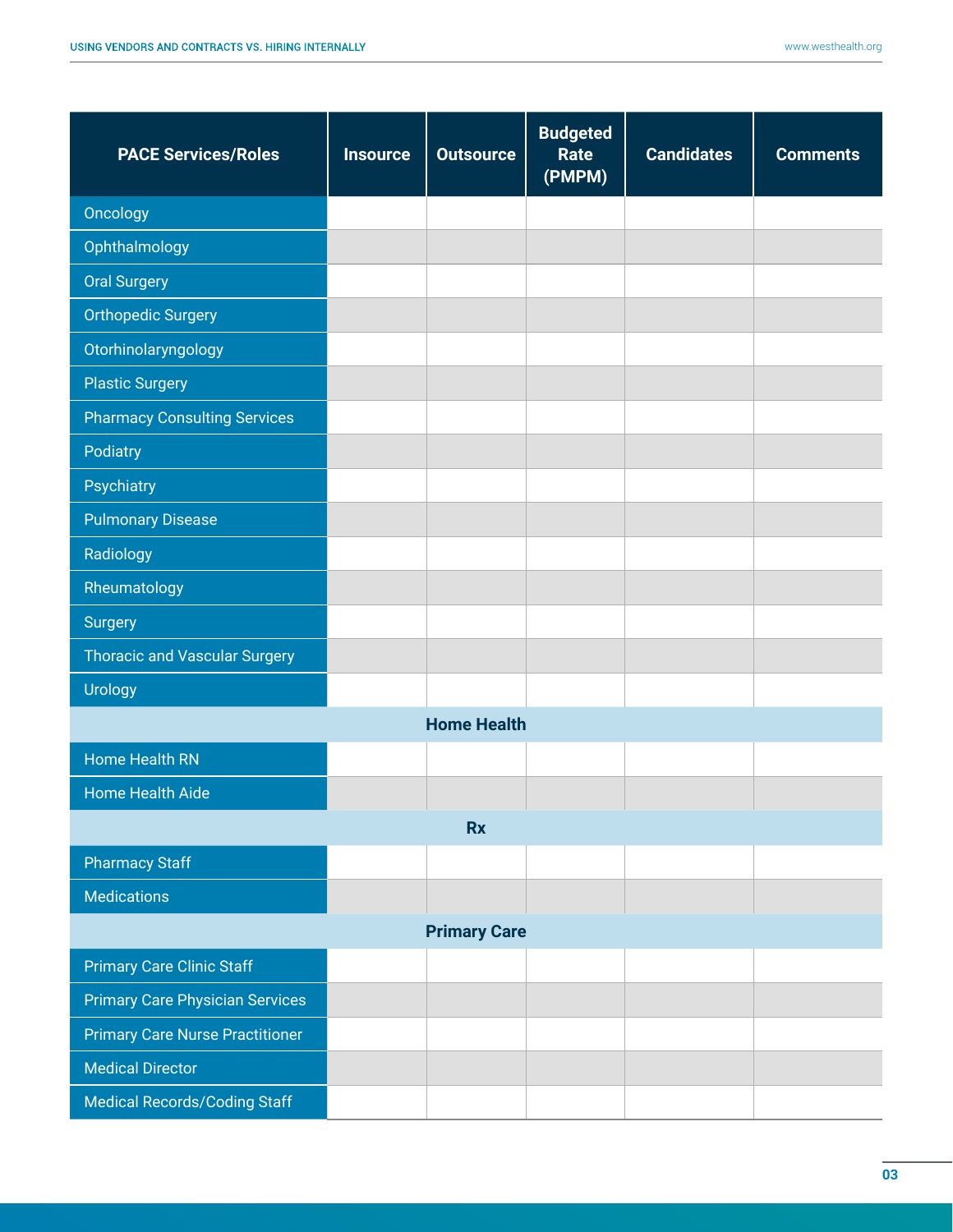| <b>PACE Services/Roles</b>                                                                                                                                                     | <b>Insource</b> | <b>Outsource</b>    | <b>Budgeted</b><br>Rate<br>(PMPM) | <b>Candidates</b> | <b>Comments</b> |  |
|--------------------------------------------------------------------------------------------------------------------------------------------------------------------------------|-----------------|---------------------|-----------------------------------|-------------------|-----------------|--|
| <b>Ancillary</b>                                                                                                                                                               |                 |                     |                                   |                   |                 |  |
| <b>Lab and Diagnostic Services</b>                                                                                                                                             |                 |                     |                                   |                   |                 |  |
| <b>Behavioral Health</b>                                                                                                                                                       |                 |                     |                                   |                   |                 |  |
| Laboratory tests, x-rays and<br>other diagnostic procedures                                                                                                                    |                 |                     |                                   |                   |                 |  |
| Prosthetics and durable<br>medical equipment (DME),<br>corrective vision devices such as<br>eyeglasses and lenses, hearing<br>aids, dentures, & needed repairs/<br>maintenance |                 |                     |                                   |                   |                 |  |
| <b>Residential</b>                                                                                                                                                             |                 |                     |                                   |                   |                 |  |
| <b>Custodial Nursing Home</b>                                                                                                                                                  |                 |                     |                                   |                   |                 |  |
| Housing                                                                                                                                                                        |                 |                     |                                   |                   |                 |  |
| <b>Transportation</b>                                                                                                                                                          |                 |                     |                                   |                   |                 |  |
| Ambulance                                                                                                                                                                      |                 |                     |                                   |                   |                 |  |
| Transportation                                                                                                                                                                 |                 |                     |                                   |                   |                 |  |
|                                                                                                                                                                                |                 | <b>Psychosocial</b> |                                   |                   |                 |  |
| <b>Social Services</b>                                                                                                                                                         |                 |                     |                                   |                   |                 |  |
| <b>Physical Therapy</b>                                                                                                                                                        |                 |                     |                                   |                   |                 |  |
| <b>Occupational Therapy</b>                                                                                                                                                    |                 |                     |                                   |                   |                 |  |
| <b>Speech Therapy</b>                                                                                                                                                          |                 |                     |                                   |                   |                 |  |
| <b>Adult Day Center Supervision</b>                                                                                                                                            |                 |                     |                                   |                   |                 |  |
| <b>Adult Day Center Personal Care</b>                                                                                                                                          |                 |                     |                                   |                   |                 |  |
| <b>Recreational Therapy</b>                                                                                                                                                    |                 |                     |                                   |                   |                 |  |
| <b>Pastoral Care</b>                                                                                                                                                           |                 |                     |                                   |                   |                 |  |
| <b>Dietary Staff</b>                                                                                                                                                           |                 |                     |                                   |                   |                 |  |
| <b>Dietary Staff, Nutritional</b><br>Counseling                                                                                                                                |                 |                     |                                   |                   |                 |  |
| <b>Meals</b>                                                                                                                                                                   |                 |                     |                                   |                   |                 |  |